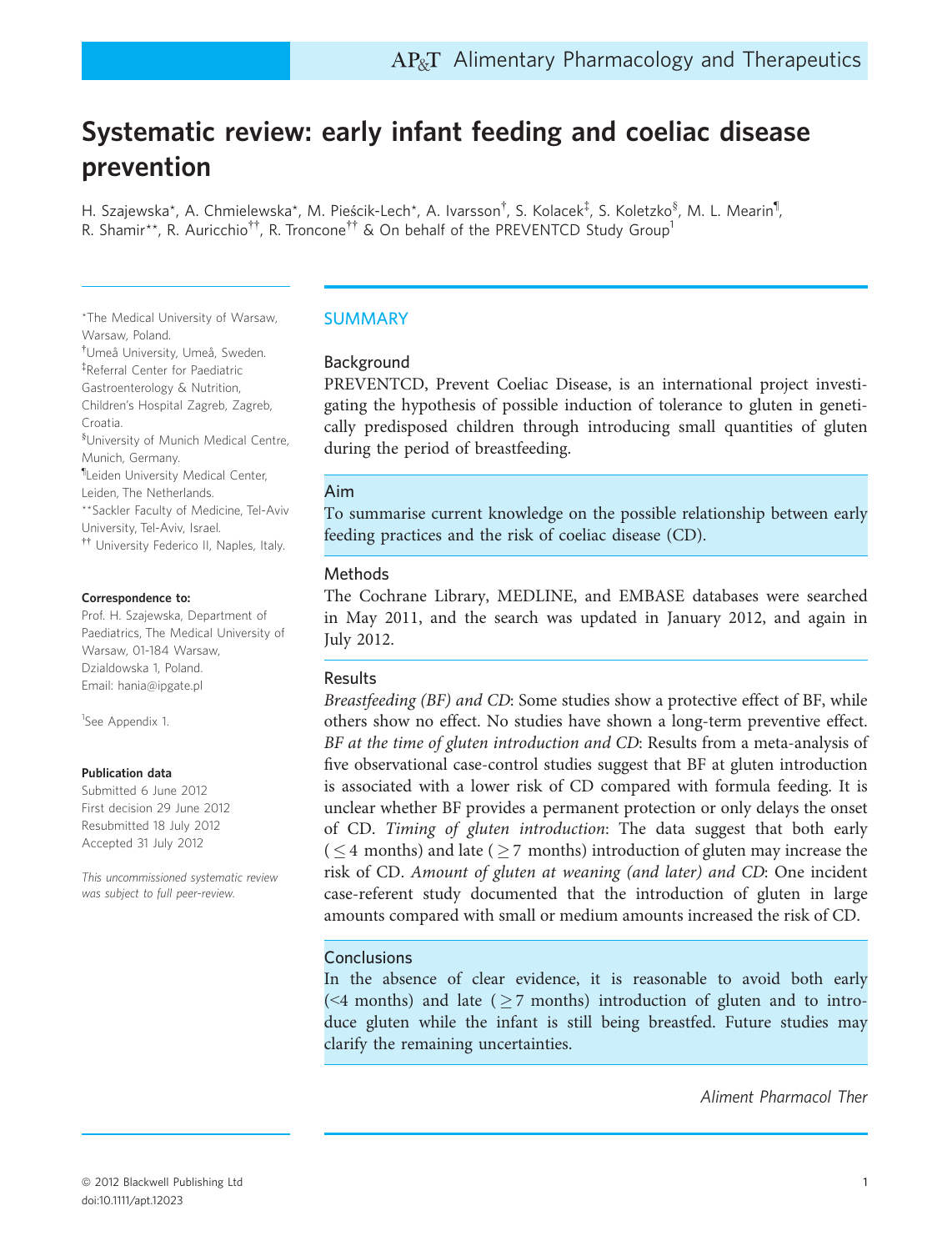## **INTRODUCTION**

Coeliac disease (CD) has been recently defined by the European Society for Paediatric Gastroenterology, Hepatology and Nutrition (ESPGHAN) as 'an immune-mediated systemic disorder elicited by gluten and related prolamines in genetically susceptible individuals and characterized by the presence of a variable combination of gluten-dependent clinical manifestations, CD-specific antibodies, HLA-DQ2 or HLA-DQ8 haplotypes, and enteropathy. CD-specific antibodies comprise autoantibodies against TG2 (anti-TG2), including endomysial antibodies (EMA), and antibodies against deamidated forms of gliadin peptides (DGP)'.<sup>1</sup>

The incidence of CD is as high as 0.5–1.6% in the general population in Europe and North America.<sup>2</sup> Higher rates are reported in first-degree relatives of patients with CD, patients with autoimmune diseases such as type 1 diabetes or autoimmune thyroid disease, patients with some chromosomal aberration disorders (e.g. Down syndrome, Turner syndrome, Williams syndrome), and patients with selective IgA deficiency. The course of CD may be symptomatic with the occurrence of gastrointestinal and nongastrointestinal symptoms. However, CD also may develop as an asymptomatic disease.<sup>1</sup> A lifelong, gluten-free diet introduced only when a conclusive diagnosis has been made is the recommended treatment.

Recently, key stakeholders representing a wide range of knowledge related to CD concluded that the option of primary prevention should be fully explored, which requires combined epidemiological, clinical and basic scientific research efforts. In particular, a great deal of attention should be focused on the relationship between early nutrition and later development of CD, particularly on the timing and circumstances of gluten introduction.<sup>3</sup>

PREVENTCD, Prevent Coeliac Disease (http://www. preventcd.com), is an international project, sponsored by the European Union 6th Framework Programme. The aim of this project is to investigate the hypothesis of possible induction of tolerance to gluten in genetically predisposed children through the introduction of small quantities of gluten during the period of breastfeeding. The pivotal objective of the project is to significantly reduce the number of people suffering from CD in Europe by developing primary prevention strategies. To achieve this, PREVENTCD involved the following areas of research in relation to CD development: (i) infant feeding, especially breastfeeding and gluten introduction (based on a randomised, double-blind, controlled trial involving high-risk infants and the Food Frequency Questionnaire as well as a Swedish CD screening study among 12-year-old children from two population cohorts that differ with respect to infant feeding); (ii) immunological response to gluten introduction; and (iii) genetic factors (both HLA and non-HLA alleles). A detailed description of each study field has been published separately. $4-7$  Revision of the current European guidelines for early nutrition to prevent CD is the final objective of PREVENTCD. This, however, can only be achieved when all data are analysed. The analysis of all data will be feasible only after 2013 when all infants recruited into the intervention study will have reached 3 years of age, the code will have been broken, and thus, the study unblinded.

The purpose of this report developed by PREVENTCD investigators is to summarise current knowledge concerning the possible relationship between early feeding practices and the risk of developing CD. In particular, a systematic review was designed to answer the following clinical questions grouped into four categories important for making future recommendations:

(i) Breastfeeding (BF) and CD (Does any BF reduce the risk of developing CD in early childhood? Is there a difference between any or exclusive BF in regard to risk reduction? Is the duration of BF related to the risk of developing CD?)

(ii) BF at the time of gluten introduction and CD (Is gluten consumption while being breastfed important for risk reduction?)

(iii) Timing of gluten introduction (Is age of gluten introduction important to the risk of developing CD?)

(iv) Amount of gluten at weaning (and later) and CD (Is the amount of gluten ingested an independent risk factor for the development of CD in early childhood? Is there a threshold level of gluten consumption for developing CD in early childhood?)

In addition, we analysed whether manipulation of the intestinal microbiota through the administration of microbial supplements (probiotics) and/or substrates (prebiotics) has an effect on the risk of CD. This was based on recent studies suggesting that aberrant development and maturity of the gut microbiota is among the environmental factors to be associated with  $CD.^{8-11}$ 

An update of this systematic review together with an update of current recommendations is planned immediately after findings from PREVENTCD are available.

#### MATERIALS AND METHODS

The systematic review of the literature was initially performed in May 2011 and was updated in January 2012, and again in July 2012. The electronic searches were based on the content of the Cochrane Central Register of Controlled Trials (CENTRAL, the Cochrane Library),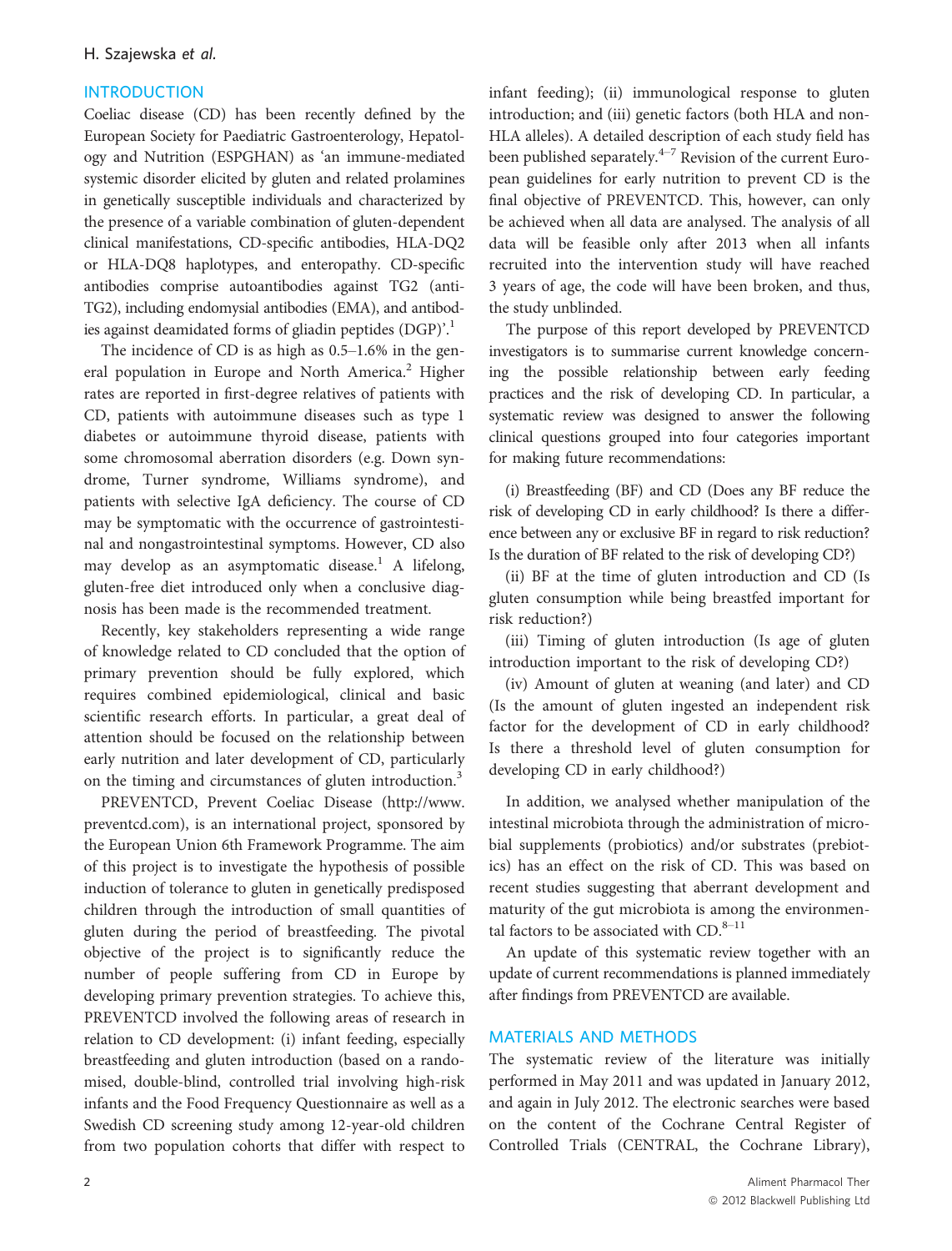MEDLINE and EMBASE. Several searches were performed separately for all categories of clinical questions listed above. In addition, the reference lists from identified studies and key review articles were searched. Researchers working in the field, primarily partners in PREVENTCD, were contacted for any unpublished data. Certain publication types (i.e. letters to the editor, abstracts, proceedings from scientific meetings) were excluded, unless a full set of data was available from the authors. No language restriction was imposed. The search was carried out independently by two reviewers (AC, MP). The most recent update was carried out by one reviewer (HS). The following search terms were used separately for each clinical question:

(i) celiac or coeliac or CD or sprue or gluten enteropathy

(ii) breast-feeding or breastfeeding or breast feeding or breastfed

(iii) child or childhood or children or child\* or infant\* or toddler or early

(iv) gluten and (timing or time) and introduction

(v) amount or quantity

(vi) probiotic\* or prebiotic\*

#### Types of studies

Studies of any design, preferentially randomised controlled trials (RCTs), investigating the potential association between early feeding practices and risk of CD were eligible for inclusion. In addition, previously published systematic reviews/meta-analyses were considered for inclusion.

## Types of participants

Participants involved in the prospective studies had to be infants at population risk or increased risk of developing CD (defined by HLA status, first-degree relative with CD or type 1 diabetes mellitus). For retrospective studies, participants had to be children or adults with CD diagnosed by small bowel biopsy or presenting with positive serology indicative of CD.

### Types of intervention (interventional studies)

Interventions used had to be a gluten-containing product meeting any definition (e.g. cereals, flour or any other foods containing gluten, preparations manufactured for research purposes). In addition, studies that assessed the effect of probiotics and/or prebiotics compared with control (placebo or no treatment) were considered.

#### Outcome measures

The primary outcome measure was CD or the development of CD-associated autoantibodies (i.e. anti-TG2 or

EMA). The studies should have assessed the risk of CD in people who were:

(i) Ever breastfed compared with those never breastfed

(ii) Exclusively breastfed compared with those receiving any human milk

(iii) Breastfed for different periods of time (short compared with long breastfeeding according to the definition given by the authors)

(iv) Breastfed at the time of gluten introduction compared with those who were not

(v) Given gluten for the first time at different ages (early compared with late introduction according to the definition given by the authors)

(vi) Given gluten in different amounts (by any quantity units or thresholds used by the authors).

## Data collection and analysis

An initial screening of the title, abstract and keywords of every record identified was performed. The next step was retrieval of the full text of potentially relevant trials. Two reviewers (AC, MP) independently assessed the eligibility of each potentially relevant trial with the use of inclusion criteria. If they had different opinions, these were resolved by discussion with the third reviewer (HS).

#### Assessment of methodology of included studies

The reviewers independently, but without being blinded to the authors or journal, assessed the risk of bias in the studies that met the inclusion criteria. For interventional studies, The Cochrane Collaboration's tool for assessing risk of bias was used, which includes the following criteria: adequacy of sequence generation, allocation concealment and blinding of participants, personnel and outcome assessors; incomplete outcome data are addressed, free of selective outcome reporting and free of other sources of bias.<sup>12</sup> There is no tool for assessing the quality of nonrandomised trials that would be widely recognised as most effective.<sup>13</sup> Again, we chose to use The Cochrane Handbook for Systematic Reviews of Interventions.<sup>14</sup>

## Statistical methods

Although a meta-analysis of the available data was initially planned, after data collection it turned out not to be feasible for any of the outcomes. The reason was the different definitions of outcomes of interest used by different authors. For example, breastfeeding was defined as the duration of breastfeeding by some authors or time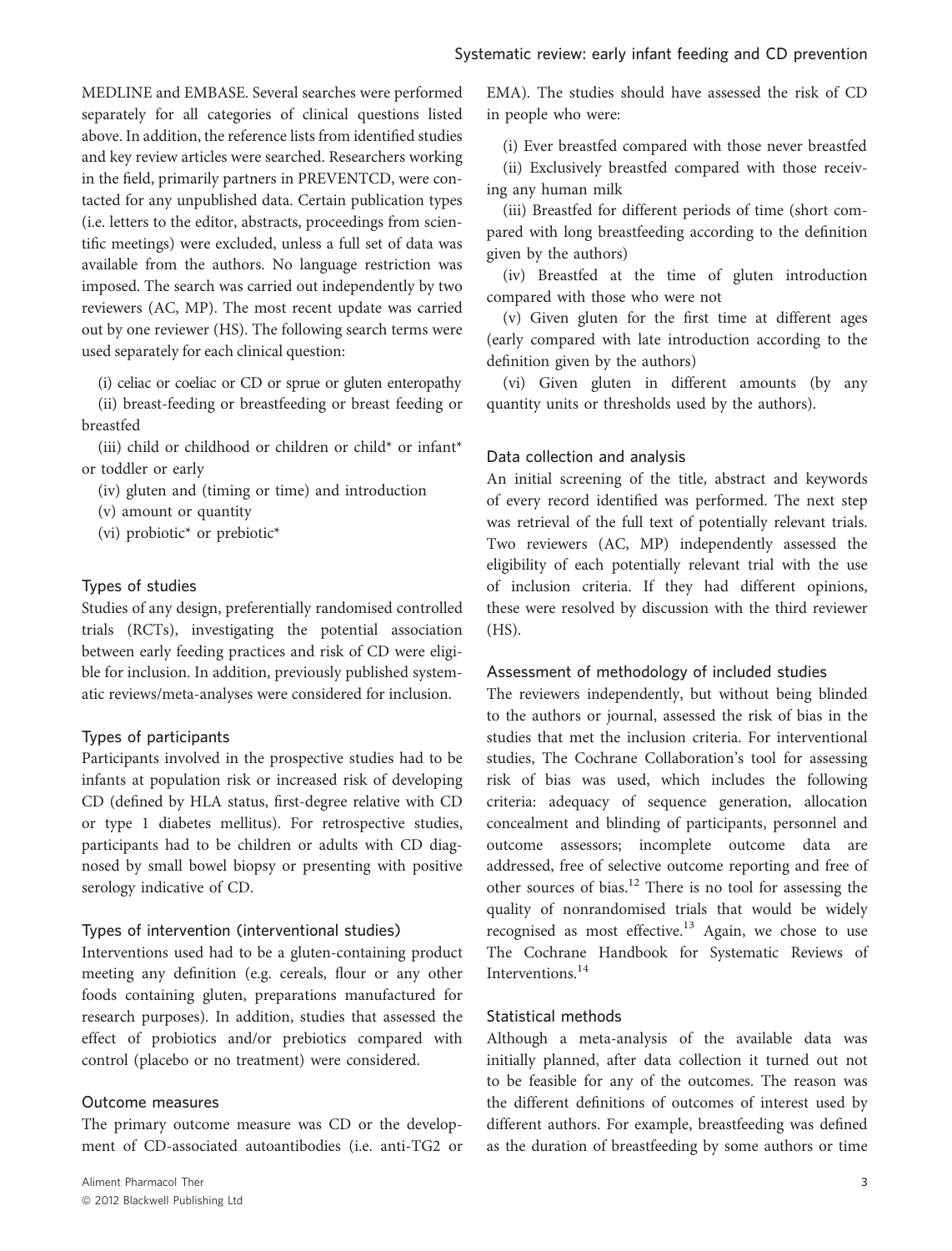intervals when it was ceased by others. In addition, the timing of gluten introduction was reported as either a point in time or a certain time interval. Whenever possible, we report the binary measure for individual studies as the odds ratio (OR) between the experimental and control groups with 95% CI or as the hazard ratio (HR), as presented by the authors of individual trials. Continuous outcomes are presented as the mean with standard deviation (s.d.) or the median with ranges, again as reported by the authors. For outcomes of interest that have previously been reviewed systematically, we have summarised the findings from those reviews.

# **RESULTS**

# Description of studies included in the review

Twenty-eight potentially eligible studies were initially identified. During a repeat search (July 2012), one additional study was identified. Eventually, 12 studies were included, the characteristics of which are summarised in Table  $S1$ .<sup>8, 15–25</sup>. Eleven included trials were of observational design. Two studies<sup>21, 25</sup> used healthy children as controls. In those two studies, CD, based on positive serology but not biopsy-proven CD, was assessed. Three of the studies were cohort studies. Studies by Norris et  $al$ <sup>21</sup> and Ziegler et  $al$ <sup>25</sup> followed children at genetic risk of CD or type 1 diabetes. Welander et  $al^{23}$  performed a population-based cohort study. Only one interventional study was identified.<sup>8</sup> This study recruited 34 infants at risk of CD (positive for HLA DQ2 and/or HLA DQ8). The families of four of these infants refused to participate. Therefore, from 6 to 12 months of age, 30 infants were randomly assigned to receive either a gluten-free diet (delayed exposure group,  $n = 13$ ) or a gluten-containing diet from 6 months of age (early exposure group,  $n = 17$ ). In all infants, a normal, gluten-containing diet was administered at 12 months. While the study was reported as a randomised, double-blinded trial, it lacked adequate information to assess the overall risk of bias (unclear randomisation, allocation concealment and blinding). The researchers assessed CD development and serological evaluation. In addition, the stool samples of eight randomly selected infants in each group were collected for microbiota and metabolome analyses from day 7 to 24 months of age.

The protocol of one ongoing multicenter, randomised, double-blind, placebo-controlled study exploring the role of early infant feeding on CD development (PREVENT-CD) has been published.<sup>4</sup>

In addition, two systematic reviews were identified. Akobeng *et al.*<sup>26</sup> conducted a systematic review of the literature that explored the effect of BF compared with no BF, the effect of the duration of BF and the effect of BF at the time of the introduction of dietary gluten. The MED-LINE, EMBASE and CINAHL databases were searched (until May 2004) as well as reference lists. No language restrictions were applied. An attempt to identify unpublished data was made. Two reviewers independently assessed the methodological quality of the included trials using the Critical Appraisal Skills Programme tool for casecontrol studies. Studies were assigned an overall rating of A (low risk of bias), B (moderate risk of bias) or C (high risk of bias). A total of six case-control studies,<sup>15, 16, 18–20, 22</sup> all of which were also identified by us, were included. All included studies were graded B. To assess the effect of BF at the time of gluten introduction, a meta-analysis of all included case-control studies was performed using a fixed effect model. For other outcomes, a meta-analysis was not feasible, so only a systematic review was performed.

The second systematic review by Nash et  $al.^{27}$  was aimed at determining if exclusive BF reduced the risk of CD. The MEDLINE, EMBASE and CINAHL, databases were searched (presumably in 2003) for cohort studies and case-control studies, if published in English and available in the library of the reviewer. No attempt was made to identify unpublished data. The methodological quality of included trials was described, although not formally assessed. Three case-control trials<sup>16, 19, 22</sup> were included in the review.

For the current review, 16 publications were excluded (Table S2). Among them, four studies were of retrospective design with no control group, 10 were reviews and one was a letter without a description of the methodology provided. In addition, one trial was not included because it explored the changing practices of early infant feeding in relation to the incidence of CD.

A summary of the results for all clinical questions is presented in Tables 1–3.

## Breastfeeding and coeliac disease

Exclusive breastfeeding vs. any breastfeeding. One systematic review<sup>27</sup> assessed the possible relationship between exclusive BF and a reduction in the risk of CD. Three case-control studies<sup>16, 19, 22</sup> were included in the review ( $n = 2935$ ; 560 cases and 2375 controls). All of the studies were retrospective and open to recall bias. There was no evidence suggesting that exclusive BF compared with formula or mixed feeding either reduces the risk of CD or delays the onset of symptoms.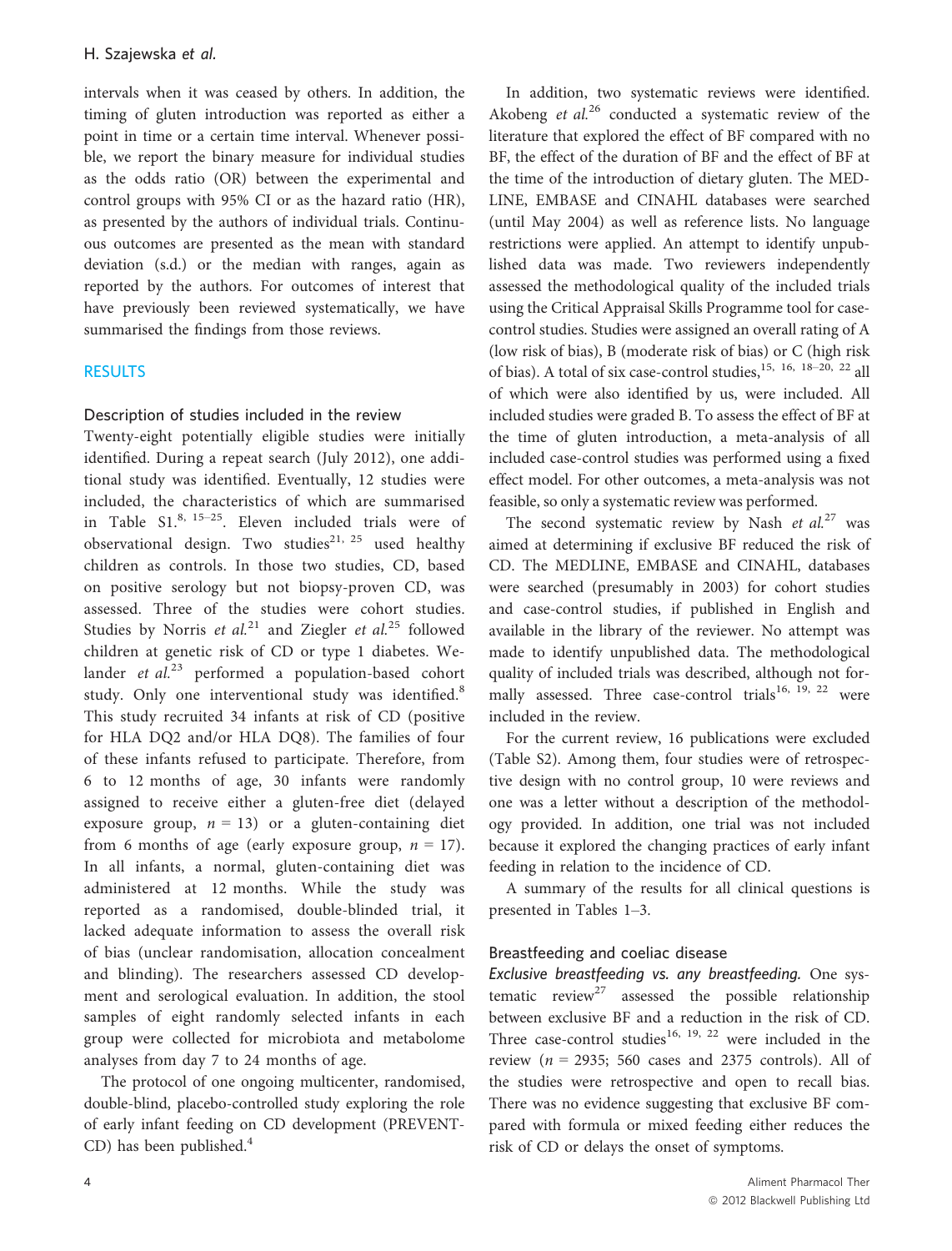| Table 1   Duration of breastfeeding and coeliac disease                         |                                       |                                        |                                                                                                                |                      |                          |
|---------------------------------------------------------------------------------|---------------------------------------|----------------------------------------|----------------------------------------------------------------------------------------------------------------|----------------------|--------------------------|
|                                                                                 | Reference                             | $\geq$                                 | Duration of BF                                                                                                 | Effect size          | Effect                   |
| Studies included in the<br>systematic review by<br>Akobeng et al. <sup>26</sup> | Auricchio 1983 <sup>16</sup>          | 505                                    | Breastfed <30 days or bottle-fed has higher<br>risk of CD than breastfed >30 days                              | OR 4.05 (2.2-7.27)   | predisposing<br>Short BF |
|                                                                                 | Ascher 1997 <sup>15</sup>             | 8                                      | BF in cases vs. controls: 6.5 (range 1.5-9)<br>months vs. 5 (0-14) months                                      | S.i                  | No effect                |
|                                                                                 | Falth-Magnusson<br>1996 <sup>18</sup> | 336                                    | Median BF duration: 2.5 months (CD) vs.<br>4 months (control)                                                  | P < 0.003            | predisposing<br>Short BF |
|                                                                                 | Greco 1988 <sup>19</sup>              | 2150                                   | BF <90 days 5 times more likely to develop CD                                                                  | OR 4.97 (3.5-6.9)    | Short BF                 |
|                                                                                 | Ivarsson 2002 <sup>20</sup>           | 1272                                   | Children <2 years: median BF duration 5 months                                                                 | P < 0.001            | predisposing<br>Short BF |
|                                                                                 |                                       |                                        | for CD vs. 7 months for controls                                                                               |                      | predisposing             |
|                                                                                 |                                       |                                        | Children >2 years                                                                                              | s.<br>Z              | No effect                |
|                                                                                 | Peters 2001 <sup>22</sup>             | 280                                    | Risk of developing CD decreased by 63% for                                                                     | OR 0.37 (0.21-0.64)  | Short BF                 |
|                                                                                 |                                       |                                        | children BF $>2$ months vs. BF <2 months                                                                       |                      | predisposing             |
| Decker 2010 <sup>17</sup>                                                       |                                       | $157 \text{ cases} + 862$              | The rate of BF in patients with CD (86.6%) was                                                                 | OR 1.99 (1.12-3.51). | No effect                |
|                                                                                 |                                       | controls                               | higher compared with control subjects (76.5%)                                                                  |                      |                          |
|                                                                                 |                                       |                                        | The average duration of BF - 5.18 months (CD)<br>vs. 5.25 months (controls)                                    | $\frac{5}{2}$        |                          |
| Norris 2005 <sup>21</sup>                                                       |                                       | developed<br>autoimmunity)<br>1560 (51 | No protective effect of breastfeeding. BF duration in<br>CD autoimmunity-positive children was 8.3 (8.8)       | OR 1.02 (0.99-1.05)  | No effect                |
|                                                                                 |                                       |                                        | months and BF duration in CD autoimmunity-negative<br>children was 6.7 (6.8) months                            |                      |                          |
| Roberts 2008 <sup>23</sup>                                                      |                                       | (cases)<br>248 521                     | No significant association between CD and BF                                                                   | S.<br>N.S.           | No effect                |
|                                                                                 |                                       | $n = 90$                               |                                                                                                                |                      |                          |
| Welander 2010 <sup>24</sup>                                                     |                                       | Cases $n = 44$ /controls<br>$n = 9364$ | No associations between breastfeeding duration, age at<br>gluten introduction, and future CD (biopsy verified) | s.<br>Z              | No effect                |
| Ziegler 2003 <sup>25</sup>                                                      |                                       | 1610 (27 developed<br>autoimmunity)    | No trend in antibodies to tissue transglutaminase<br>C was observed for the duration of BF.                    | $\frac{5}{2}$        | No effect                |
|                                                                                 |                                       |                                        |                                                                                                                |                      |                          |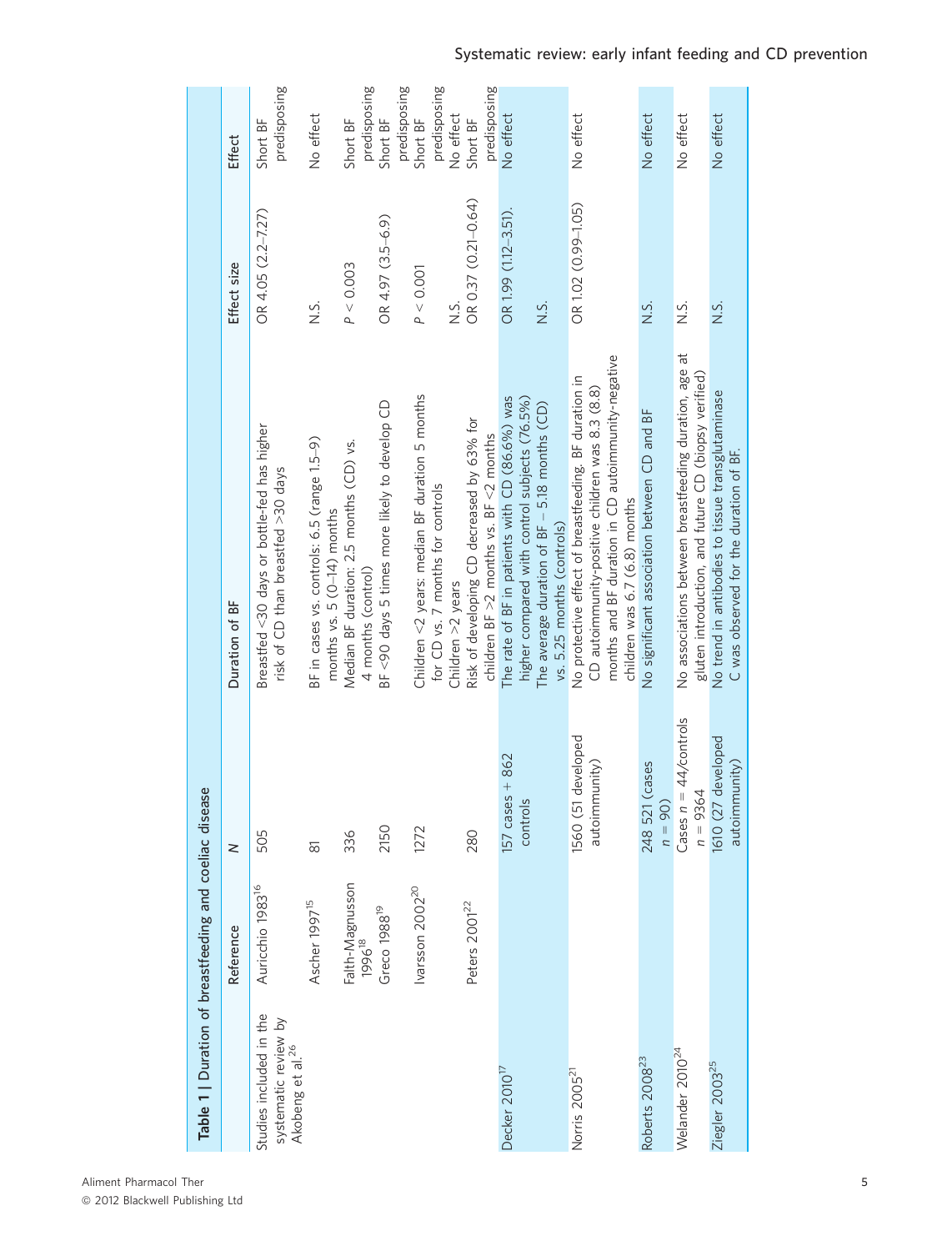| <b>Table 2</b>   Breastfeeding at the time of gluten introduction |                                             |                                                       |                                                                                   |                                                      |                                                                                                                                                                            |
|-------------------------------------------------------------------|---------------------------------------------|-------------------------------------------------------|-----------------------------------------------------------------------------------|------------------------------------------------------|----------------------------------------------------------------------------------------------------------------------------------------------------------------------------|
| Reference                                                         | Design                                      |                                                       | <b>OR</b>                                                                         | Effect                                               | Strengths/Limitations                                                                                                                                                      |
| Akobeng 2006 <sup>26</sup>                                        | Meta-analysis of<br>case-control<br>studies | Ascher                                                | $1.54(0.27-10.56)$                                                                | No effect                                            | Not clear whether BF<br>provides long-term<br>protection or just<br>delays the symptoms.                                                                                   |
|                                                                   |                                             | Falth-Magnusson<br><i>varsson</i><br>Peters<br>Pooled | $0.35(0.17-0.66)$<br>$0.5(0.4 - 0.64)$<br>$0.46(0.27-0.78)$<br>$0.48(0.4 - 0.59)$ | Protective<br>Protective<br>Protective<br>Protective |                                                                                                                                                                            |
| Norris 2005 <sup>21</sup>                                         | Prospective<br>observational<br>study       |                                                       | HR 1.32 (0.76-2.28)                                                               | No effect                                            | Prospective design; however,<br>small number of subjects in<br>whom the outcome measures<br>occurred; use of CD<br>autoimmunity as a surrogate<br>for biopsy-diagnosed CD. |

Ever breastfed vs. never breastfed. Two studies reported this exposure.<sup>17, 22</sup> In the study by Decker et  $al$ ,<sup>17</sup> more children with CD were ever breastfed (OR 1.99, 95% CI 1.12–3.51;  $P = 0.015$ .<sup>17</sup> Peters *et al.*<sup>22</sup> reported a lower risk of CD in ever-breastfed children compared with those who were never breastfed. Moreover, the longer the breastfeeding duration compared with no breastfeeding at all, the lower the risk of CD.

Duration of breastfeeding and coeliac disease. Eleven studies<sup>15–25</sup> evaluated the relationship between the duration of BF and CD (Table 1). Data from six of these trials<sup>15, 16, 18–20, 22</sup> were analysed in the systematic review by Akobeng et  $al^{26}$  Based on the findings from five of the studies, the reviewers stated that protection against CD with longer duration of BF was reported. However, more current evidence did not show that short-term BF was associated with an increased risk for CD.<sup>17, 21, 23-25</sup> With few exceptions (e.g. Welander<sup>24</sup>), most of the data were collected retrospectively.

# Breastfeeding at the time of gluten introduction and coeliac disease

Five studies<sup>15, 18, 20–22</sup> explored the role of BF at the time when gluten-containing products were introduced into the infants' diet (Table 2). Three of them reported a significantly reduced risk of CD in children who were breastfed when they started receiving gluten. In one small study<sup>15</sup> and in one large prospective trial,<sup>21</sup> no statistically significant difference was observed between the case and control groups. In addition to the prospective design, one additional feature of the study by Norris<sup>21</sup> that differentiates it from earlier studies is that it focused on children at high risk for CD (in a cohort originally designed to study children at high risk of developing type 1 diabetes). All studies but the latter study<sup>21</sup> were considered in the meta-analysis by Akobeng et  $al^{26}$  In the latter meta-analysis, the pooled risk for developing CD in children breastfed compared with those who were not breastfed at the time of gluten introduction was reduced by almost 50% (OR 0.48; 95% CI  $0.40 - 0.59$ ).

## Timing of gluten introduction

Six studies<sup>18, 20–22, 24, 25</sup> explored whether the timing of the first introduction of gluten-containing products may influence the risk of CD (Table 3). Most of these defined the moment of gluten introduction as a time interval (e. g. <3 months or 7–8 months). Therefore, the definitions used by the authors were different, thus, results were difficult to compare.

Out of five trials, two<sup>21, 22</sup> reported a significantly increased risk of developing CD (or CD-associated autoantibodies) related to the timing of gluten introduction. The prospective, observational, cohort study by Norris et al. $^{21}$  revealed that both early (less than 3 months) and late (more than 7 months of age) introduction of gluten to children at increased risk of CD and type 1 diabetes mellitus was associated with an increased risk of CD. Children exposed to gluten before 3 months of age had a fivefold higher risk of developing CD than those with gluten introduced between 4 and 6 months of age. The risk was slightly higher when gluten was first given at the age of 7 months or later compared with when it was first given at 4–6 months of age (see Table 3 for details). The strength of this study is its prospective design; however, it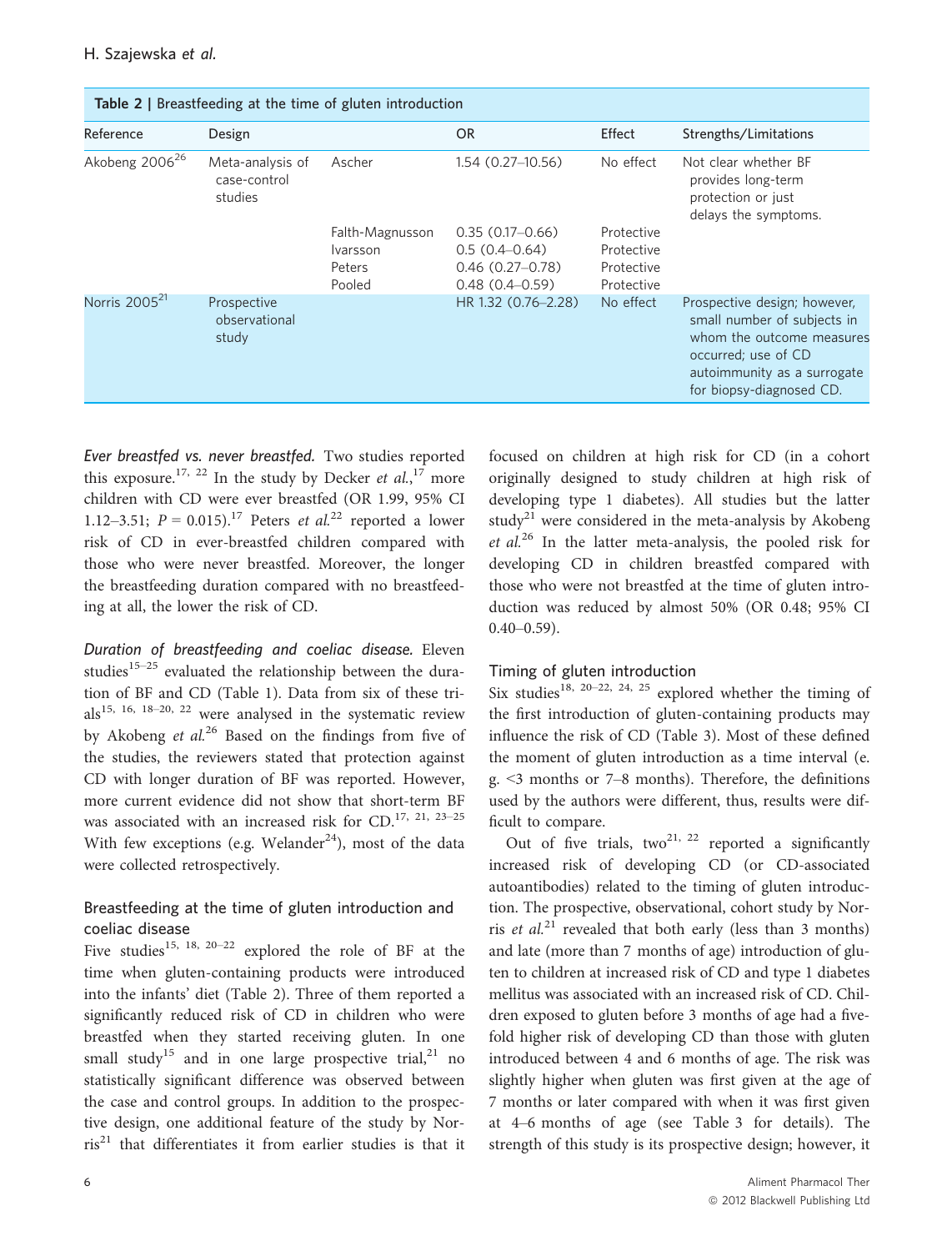|                                       | Table 3   Time of gluten introduction                                                                            |                                                                                                                             |                                                                                                        |                                                               |                                                                                                                                                                                                                                                                                                                                                                 |
|---------------------------------------|------------------------------------------------------------------------------------------------------------------|-----------------------------------------------------------------------------------------------------------------------------|--------------------------------------------------------------------------------------------------------|---------------------------------------------------------------|-----------------------------------------------------------------------------------------------------------------------------------------------------------------------------------------------------------------------------------------------------------------------------------------------------------------------------------------------------------------|
| Reference                             | Age                                                                                                              | Measure                                                                                                                     | Effect size                                                                                            | Effect                                                        | Limitations                                                                                                                                                                                                                                                                                                                                                     |
| Falth-Magnusson<br>1996 <sup>18</sup> | infants.                                                                                                         | Age of gluten introduction in CD infants 6 months (mean: 6;<br>range: 4-7) compared with 6.1 months (6; 4-10) for reference |                                                                                                        | No effect                                                     |                                                                                                                                                                                                                                                                                                                                                                 |
| Ivarsson 2002 <sup>20</sup>           | 1-4 months                                                                                                       | Adjusted OR for<br>breastfeeding and<br>gluten introduction                                                                 | 1                                                                                                      | Reference                                                     | Introduction between<br>5-6 months dominated<br>(CD cases 82% and<br>referents 73%), thus<br>the other groups are<br>the ones that cause<br>uncertainty                                                                                                                                                                                                         |
|                                       | 5-6 months<br>7-12 months                                                                                        |                                                                                                                             | $1.4(0.87-2.4)$<br>$0.76(0.41-1.4)$                                                                    | No effect<br>No effect                                        |                                                                                                                                                                                                                                                                                                                                                                 |
| Norris 2005 <sup>21</sup>             | $1-3$ months                                                                                                     | Unadjusted HR                                                                                                               | 2.94 (0.83-10.4)                                                                                       | Predisposing                                                  | Small number of<br>subjects in whom the<br>outcome measure<br>occurred; the use<br>of CD autoantibodies<br>as a surrogate for<br>biopsy-diagnosed<br>CD; the amount of<br>gluten during<br>introduction not<br>assessed.<br>Time of gluten<br>introduction in<br>reference population<br>quite young; most<br>EU countries at that<br>time advised<br>>6 months |
|                                       | 4-6 months<br>$\geq$ 7 months                                                                                    |                                                                                                                             | 1.0 (reference)<br>1.78 (0.92-3.42)                                                                    | Reference<br>Predisposing                                     |                                                                                                                                                                                                                                                                                                                                                                 |
| Peters 2001 <sup>22</sup>             | >3 months vs.<br>$<$ 3 months<br>$\leq$ 3 months<br>>3 to $\leq$ 4 months<br>$>4$ to $<$ 5 months<br>$>5$ months | Adjusted OR                                                                                                                 | $0.72(0.29-1.79)$<br>1.0<br>$0.52(0.18-1.44)$<br>$1.21(0.4 - 3.68)$<br>$0.72(0.28-1.85)$               | No effect<br>No effect<br>No effect<br>No effect<br>No effect |                                                                                                                                                                                                                                                                                                                                                                 |
| Welander 2010 <sup>24</sup>           | 0-2 months<br>3-4 months<br>5-6 months<br>7-8 months<br>9-10 months<br>11-12 months                              | Unadjusted HR                                                                                                               | Not estimated<br>$1.0(0.3-3.3)$<br>1.0 (reference)<br>$1.1(0.6-2.0)$<br>Not estimated<br>Not estimated | No effect<br>Reference<br>No effect                           |                                                                                                                                                                                                                                                                                                                                                                 |
| Ziegler 2003 <sup>25</sup>            | $<$ 3 months                                                                                                     | Unadjusted HR                                                                                                               | $2.3(0.3-18.2)$                                                                                        | No effect                                                     | Not CD, but the<br>development<br>of CD-associated<br>autoantibodies<br>was the outcome                                                                                                                                                                                                                                                                         |
|                                       | 3.1-6 months<br>>6 months<br>Unknown                                                                             |                                                                                                                             | 1<br>$0.7(0.3-1.8)$<br>$1.0(0.3-2.6)$                                                                  | Reference<br>No effect<br>No effect                           |                                                                                                                                                                                                                                                                                                                                                                 |

has several limitations (e.g. the small number of subjects in whom the outcome measure occurred, the use of CD autoantibodies as a surrogate for biopsy-diagnosed CD).

Moreover, the amount of gluten given during introduction was not assessed, thus, remains as a potential confounder. According to Peters et  $al$ .<sup>22</sup>, no difference was found in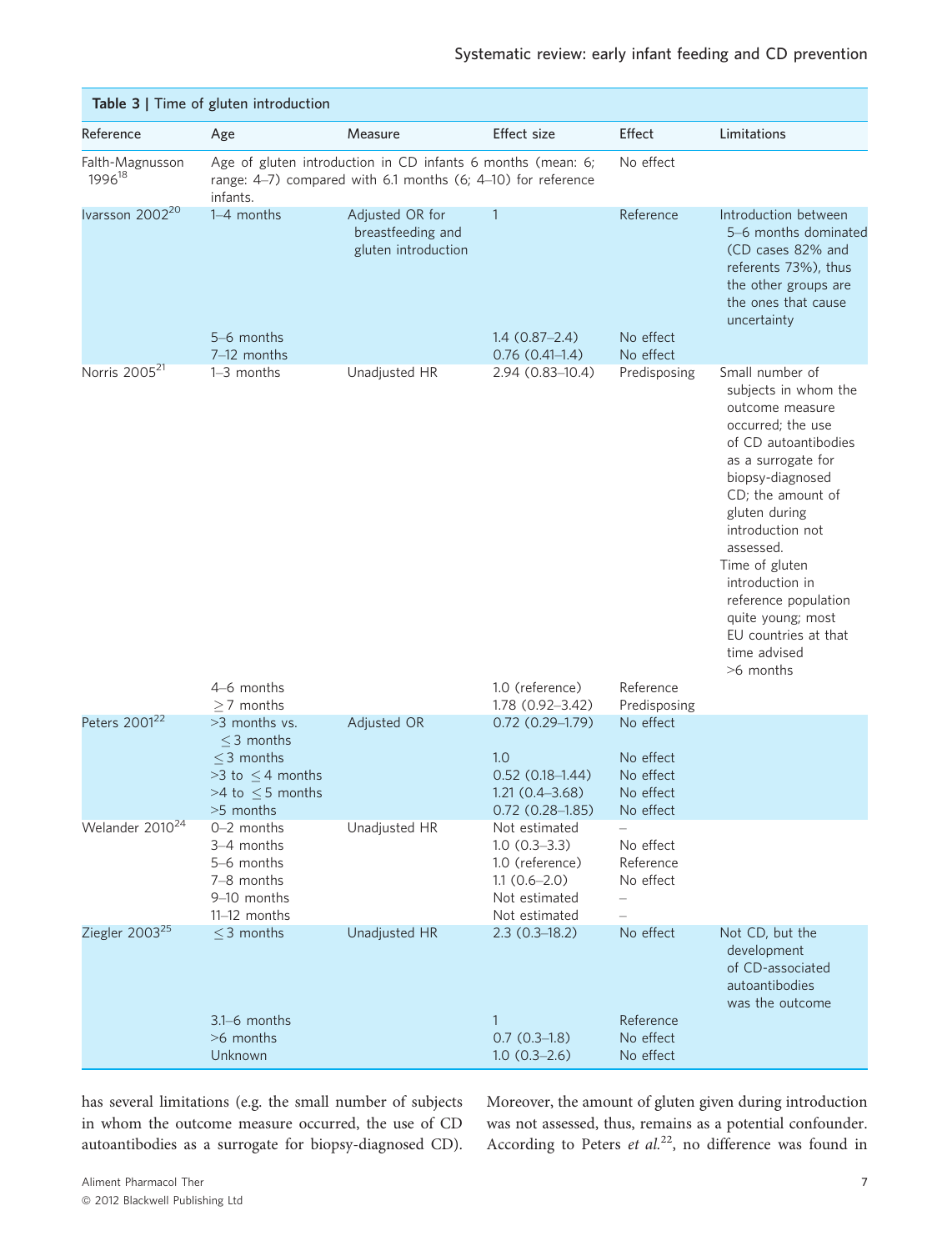the risk of CD depending on the time of gluten introduction for the majority of time intervals they defined. However, when adjusted for age, sex, number of inhabitants of residence and family predisposition to CD, the OR for  $>4$  months vs.  $\leq 4$  months was 0.66 (95% CI 0.44–1.00). The remaining studies did not show a relationship between the timing of gluten introduction and the risk of developing CD.

In the only included  $RCT<sub>1</sub><sup>8</sup>$  the researchers reported data on CD development and serological evaluation in a subgroup of eight infants in each study group. At 24 months, no significant difference was found in CD development, defined by the appearance of CD antitissue transglutaminase antibodies, onset of CD-related symptoms and/or evidence of autoimmune enteropathy, in the delayed exposure to gluten group compared with the early exposure to gluten group (0/8 vs. 1/8, respectively, relative risk 0.33, 95% CI 0.02–7.1). Similarly, there was no difference in anti-gliadin antibodies of the class IgG between groups except at 12 mo when the difference between the delayed exposure to gluten group compared with the early exposure to gluten group was of borderline statistical significance (0/12 vs. 8/13, relative risk 0.06 (95% CI 0.00–0.99).

## Amount of gluten at weaning (and later) and CD

Only one study<sup>20</sup> analysed the amount of gluten that children received. In children younger than 2 years of age, the risk of developing CD was greater when gluten was introduced into the diet in large amounts than when introduced in small or medium amounts (adjusted OR 1.5, 95% CI 1.1–2.1). In older children, there was no effect.

## Administration of pro and/or prebiotics

No studies that have addressed these issues were identified.

## **DISCUSSION**

## Breastfeeding and CD

There are studies that show a protective effect of breastfeeding as well as studies that show no effect. No studies have shown a long-term preventive effect of BF. Thus, whether or not BF protects or delays the clinical presentation of CD remains controversial. Despite the fact that there is controversy in the literature, this does not mean that breastfeeding does not have significant effects in preventing CD. Rather, this is more likely a reflection of the methodological inadequacy of investigating breastfeeding in ways that take into account all the complexity of interactions. The methodological problems likely to contribute to inconsistent results include first, the inability to randomise and blind. In general, the studies on breastfeeding are nonrandomised, retrospective or observational in design and, thus, produce inconclusive results. Second, the retrospective design of many studies addressing the association between breastfeeding and CD and the potential for parental recall bias impose methodological challenges. One may overcome the problem of parental recall bias by obtaining prospective feeding histories. Third, most of the studies that have examined the effect of breastfeeding on CD were carried out in unselected birth cohorts with regard to CD risk. Only a limited number of studies have assessed the effect of breastfeeding in high-risk infants. Inconsistencies may be also due to imprecise definitions of the intervention. Fourth, many studies do not make the distinction between 'exclusive breastfeeding' and 'any breastfeeding'. Finally, ideally, the diagnosis of CD should be based on widely agreed-upon criteria. However, in some of the studies on the effect of breastfeeding, CDspecific serology, not biopsy-proven CD, was assessed, making comparisons between the studies difficult.

The exact mechanisms that underlie the relationship between breastfeeding and possible protection against CD remain uncertain. Likely explanations have been extensively discussed in earlier studies and reviews.<sup>28</sup> In brief, it has been postulated that breast milk contains factors such as secretory IgA antibodies, lactoferrin, lysozyme and others that contribute to passive immunity. These factors may contribute to the reduced number of gastrointestinal infections potentially contributing to the pathogenesis of CD by increasing gut permeability or alterations to the immune system.<sup>29</sup> Moreover, human milk contains cytokines such as down-regulatory transforming growth factor  $\beta$  that may influence immune development and the type of immune response. When studying the interaction between breastfeeding and CD, the complex interactions between intestinal immunology, gut microbiome, genetic predisposition, gluten consumption and breastfeeding should be considered. In addition, human milk contains gluten in small quantities<sup>30, 31</sup>; this can perhaps induce tolerance to gluten as it has been suggested for other antigens.<sup>32</sup> Future studies are needed to fully understand the relationship between BF and CD.

## BF at the time of gluten introduction and CD

Results from a meta-analysis of five observational casecontrol studies suggest that BF at the time of gluten introduction is associated with a lower risk of CD compared with formula feeding. However, the majority of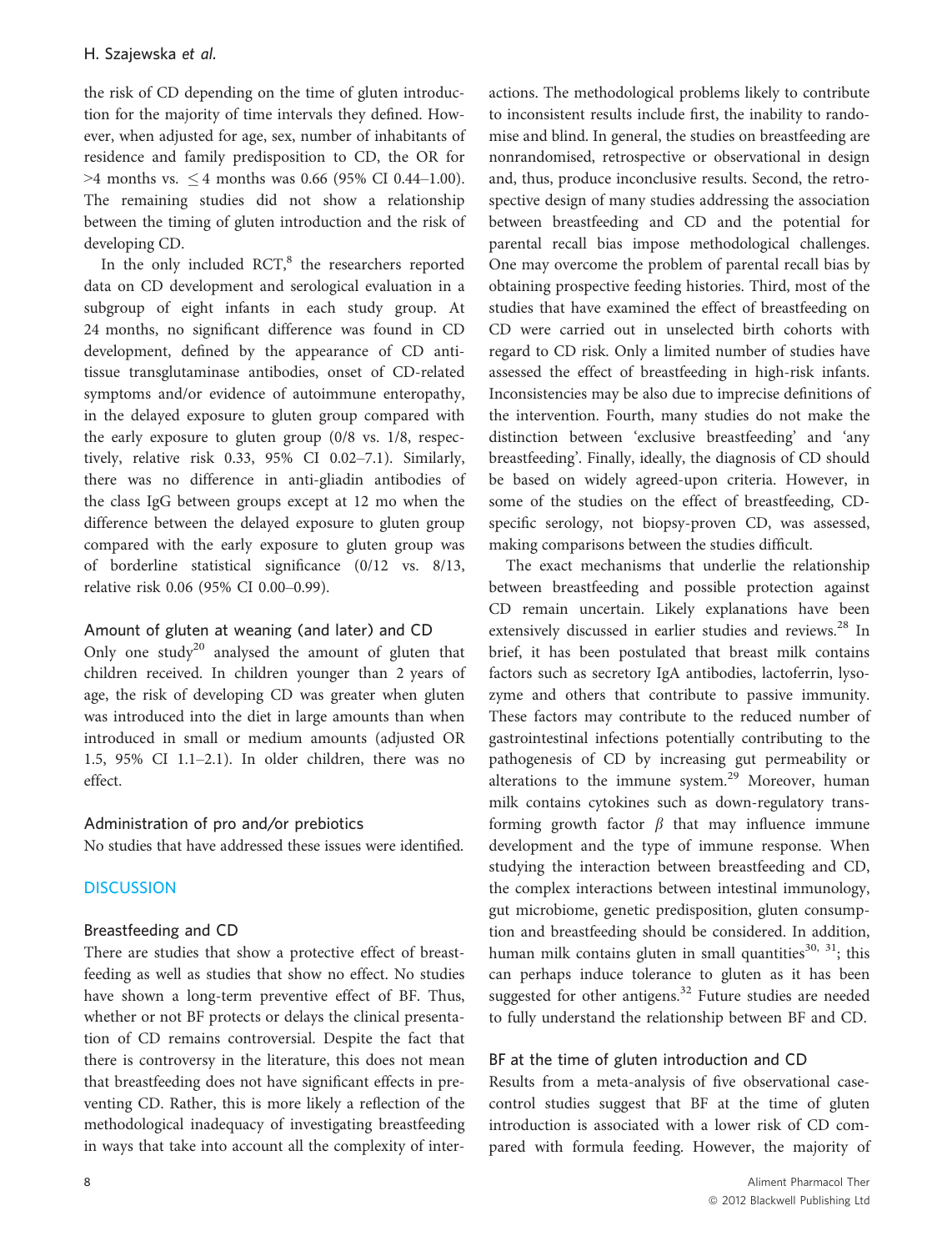these studies were based on retrospectively collected feeding data. It is unclear whether BF provides a permanent protection or only delays the onset of CD. Available data are insufficient to prove causality. Moreover, one more recent prospective study found no effect of BF at the time of gluten introduction on CD autoimmunity, but the effect on biopsy-proven CD is unknown.<sup>21</sup>

## Timing of gluten introduction

The role of age at gluten introduction with respect to the risk of CD is unclear. The data from observational studies suggest that early ( $\leq$  3 months after birth), and possibly late ( $\geq$ 7 months after birth), introduction of gluten may be associated with an increased risk of CD and probably should be avoided. The only interventional study suggested that delayed introduction of gluten (12 months of age) may be beneficial. However, the results of this RCT should be viewed with caution given the small sample size and unclear risk of bias.

## Amount of gluten at weaning (and later) and CD

The results of one incident case-referent study documented that the introduction of gluten in large amounts compared with small or medium amounts increased the risk of CD.<sup>20</sup> These data support previous findings from the same country, i.e. Sweden. In the mid 1980s, this country experienced an epidemic of CD in children younger than 2 years of age. A twofold increase in the average daily consumption of gluten was followed by a fourfold rise in the incidence of CD. When gluten consumption decreased 10 years later, an abrupt fall in the incidence of CD was observed.<sup>6</sup> However, also the recommended age for gluten introduction was changed preceding both the start of the epidemic (from 4 to 6 months) and the end (back to 4 months), which changed the proportion of infants introduced to gluten while being breastfed. Still, the amount of gluten is likely to be a contributing risk factor for CD. Whether this is a dose–response or a threshold effect remains unknown. However, more recently, a quantitative model of CD development was suggested and an HLA-DQ2 gene dose effect in the development of CD was proposed.<sup>33</sup>An interaction between HLA-DQ2 expression and the available number of T-cell stimulatory gluten peptides was documented. In particular, the strongly increased risk of CD development for HLA-DQ2.5 homozygous and HLA-DQ2.2/2.5 heterozygous individuals was found, while HLA-DQ2.5/non-DQ2 heterozygous individuals had only a slightly increased risk of CD. If the threshold effect is valid, the amount of gluten needed to initiate the immunological response may be different in HLA-DQ2 homozygous and heterozygous individuals. On the other

hand, a lack of in vivo/ex vivo evidence of gluten epitope diversity being greater in HLA DQ2 homozygotes with CD, and considering that information about children and glutenspecific T cells is limited to a single study, call for caution in the interpretation. Furthermore, a recent study supports greater T-cell epitope diversity in HLA DQ2/DQ8 + heterozygotes than in HLA  $DQ2$  + individuals because of the efficient transdimer presentation of gluten peptides. However, HLA DQ2/DQ8 + individuals are at no greater risk of CD than HLA  $DQ2$  + heterozygotes, suggesting epitope diversity is not clearly influencing susceptibility.<sup>34</sup>

#### Administration of probiotics and/or prebiotics

In other conditions characterised by a deranged immune response of the mucosal immune system, attention has been given to the possible role of manipulation of the gut microbiota. Probiotics and/or prebiotics have been suggested to influence immune development and the type of immune response. Therefore, it could be envisaged that probiotics/prebiotics may influence the type of immune reactivity to gluten in subjects with CD. The composition of the gut microbiota differs between individuals with CD and healthy individuals with respect to phylogenetic diversity and abundance of microbial taxa. For example, some of the most recent data, albeit obtained from a relatively small group of subjects, have shown that gut microbiota of infants at risk for CD exhibited reduced proportions of Bacteroidetes and an increased proportion of Firmicutes compared with those with a nonselected genetic background.8 However, other studies have reported a higher abundance of Bacteroidetes. $9, 11$  We were unable to identify intervention studies on supplementation of pre/probiotics and prevention of CD. Future studies need to establish the exact role of gut microbiota in the development of CD. If so, strategies to manipulate and reshape gut microbiota to a more healthy type may be of interest.

#### **CONCLUSIONS**

A summary of recommendations made for gluten introduction in the countries involved in the PREVENTCD project is presented in Table 4. With regard to the scientific authorities, the Committee on Nutrition of the European Society for Paediatric Gastroenterology, Hepatology and Nutrition (ESPGHAN) recommends that it is prudent to avoid both early (less than 4 months) and late (7 or more months) introduction of gluten and to introduce gluten while the infant is still being breastfed.<sup>35</sup> The Committee considers that such a strategy may reduce not only the risk of CD, but also the risks of type 1 diabetes mellitus and wheat allergy. The American Academy of Pediatrics (AAP) recommends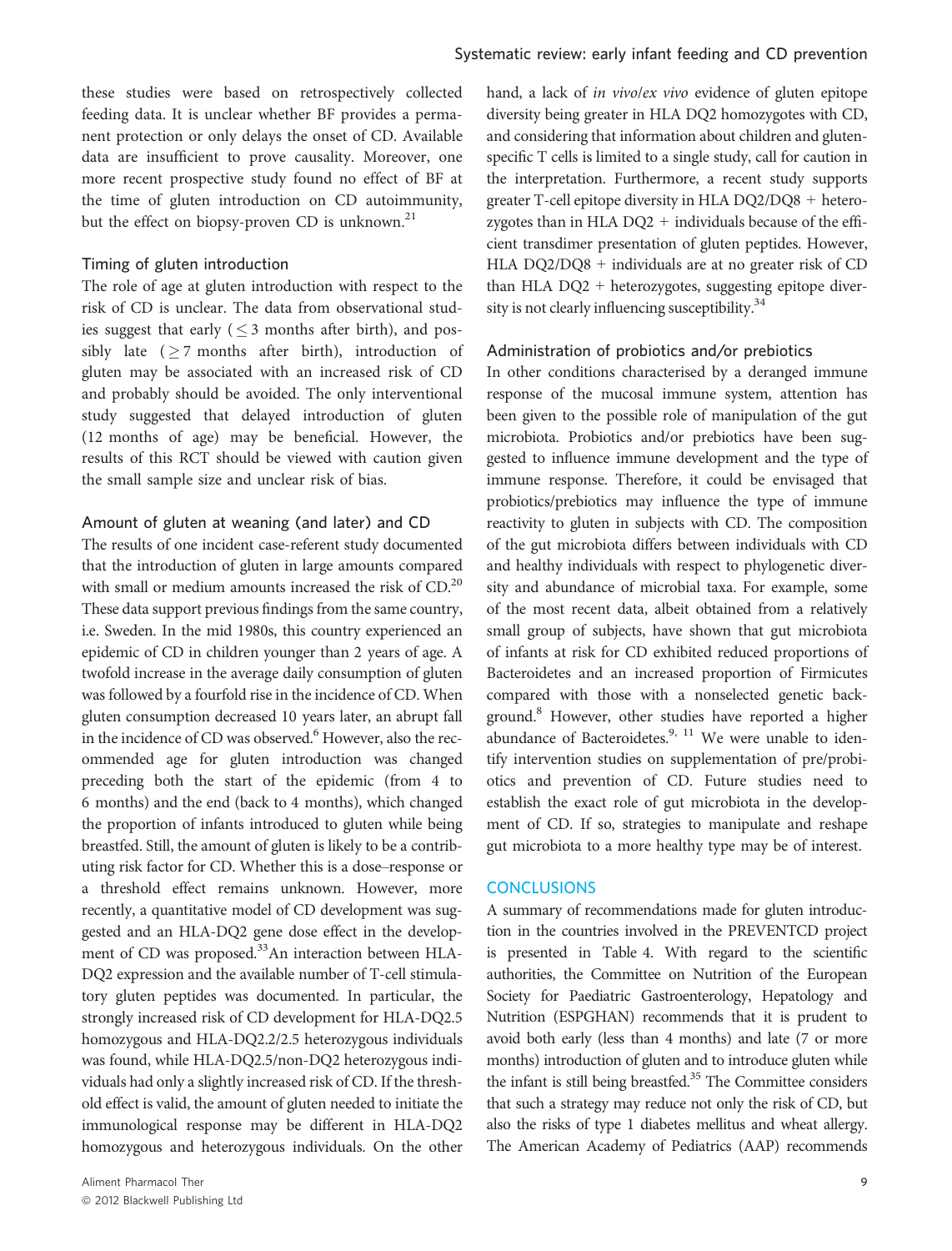| <b>Table 4</b> $\vert$ Gluten introduction – current national and international recommendations |      |                                                                                                                                                                                                                                                                     |  |  |  |
|-------------------------------------------------------------------------------------------------|------|---------------------------------------------------------------------------------------------------------------------------------------------------------------------------------------------------------------------------------------------------------------------|--|--|--|
| Society/country                                                                                 | Year | Recommendation                                                                                                                                                                                                                                                      |  |  |  |
| <b>ESPGHAN Committee</b><br>on Nutrition <sup>35</sup>                                          | 2008 | It is prudent to avoid both early (<4 months) and late ( $>7$ months) introduction<br>of gluten and to introduce gluten gradually while the infant is still being breastfed<br>because this may reduce the risk of CD, type 1 diabetes mellitus, and wheat allergy. |  |  |  |
| Croatia <sup>37</sup>                                                                           | 2010 | After a full 4 months, preferably while still being breastfed.                                                                                                                                                                                                      |  |  |  |
| Germany <sup>38</sup>                                                                           | 2011 | Introduction of gluten in small quantities preferentially while the infant is still being<br>breast-fed, not earlier than at the beginning of the 5th and no later than at the<br>beginning of the 7th month.                                                       |  |  |  |
| Israel <sup>39</sup>                                                                            | 2009 | National guidelines are in accordance with ESPGHAN guidelines.                                                                                                                                                                                                      |  |  |  |
| Netherland <sup>40</sup>                                                                        | 1999 | After 6 months of age.                                                                                                                                                                                                                                              |  |  |  |
| Poland <sup>41</sup>                                                                            | 2007 | After a full 4 months and before the end of 6 months. Small amounts, preferably<br>while still being breastfed.                                                                                                                                                     |  |  |  |
| Sweden <sup>42</sup>                                                                            | 2011 | Introduction of gluten in small amounts preferably while the infant is still being<br>breastfed, not earlier than age 4 month and no later than age 6 month.                                                                                                        |  |  |  |
| US (American<br>Academy of<br>Pediatrics) <sup>36</sup>                                         | 2012 | Complementary foods can be introduced between 4 and 6 months of age. Gluten-containing<br>foods should be introduced while the infant is receiving only breast milk and not infant<br>formula or other bovine milk products.                                        |  |  |  |

that complementary foods can be introduced between 4 and 6 months of age; gluten-containing foods should be introduced while the infant is receiving only breast milk and not infant formula or other bovine milk products.<sup>36</sup> In the absence of clear evidence, it is reasonable to follow recommendations made by scientific organisations such as ESPGHAN while awaiting results of future studies (e.g. PREVENTCD project) that will shed light on the remaining uncertainties.

# ACKNOWLEDGEMENTS

Declaration of personal interests: None. Declaration of funding interests: This study was supported by grants by the European Union project PreventCD (FP6-2005- FOOD-4B-36383-PreventCD) and from Komitet Nauki

(Project NN407171534; contract 1715/B/P01/2008/34). The funding bodies had no role in the study design, collection, analysis or interpretation of the data.

# SUPPORTING INFORMATION

Additional Supporting Information may be found in the online version of this article:

Table S1. Characteristics of included individual studies.

Table S2. Excluded studies and reasons for exclusion.

Please note: Wiley-Blackwell are not responsible for the content or functionality of any supporting materials supplied by the authors. Any queries (other than missing material) should be directed to the corresponding author for the article.

## **REFERENCES**

- 1. Husby S, Koletzko S, Korponay-Szabo IR, et al. Guidelines for the diagnosis of coeliac disease. J Pediatr Gastroenterol Nutr 2012; 54: 136–60.
- 2. Rostom A, Dubé C, Cranney A, et al. Celiac Disease. Rockville (MD): Agency for Healthcare Research and Quality (US); 2004 Sep. (Evidence Reports/ Technology Assessments, No. 104.) Available at: http://www.ncbi.nlm.nih. gov/books/NBK35149/. Accessed July 1, 2012.
- 3. Troncone R, Ivarsson A, Szajewska H, Mearin ML, and the Members of European Multistakeholder Platform on CD (CDEUSSA). Review article: future research on coeliac disease - a position

report from the European multistakeholder platform on coeliac disease (CDEUSSA). Aliment Pharmacol Ther 2008; 27: 1030–43.

- 4. Hogen Esch CE, Rosen A, Auricchio R, et al. The PreventCD Study design: towards new strategies for the prevention of coeliac disease. Eur J Gastroenterol Hepatol 2010; 22: 1424–30.
- 5. Hopman EG, Koopman HM, Wit JM, Mearin ML. Dietary compliance and health-related quality of life in patients with coeliac disease. Eur J Gastroenterol Hepatol 2009; 21: 1056–61.
- 6. Ivarsson A, Persson LA, Nystrom L, et al. Epidemic of coeliac disease in

Swedish children. Acta Paediatr 2000; 89: 165–71.

- 7. Olsson C, Hernell O, Hörnell A, Lönnberg G, Ivarsson A. Difference in celiac disease risk between Swedish birth cohorts suggests an opportunity for primary prevention. Pediatrics 2008; 122: 528–34.
- 8. Sellitto M, Bai G, Serena G, et al. Proof of concept of microbiome-metabolome analysis and delayed gluten exposure on celiac disease autoimmunity in genetically at-risk infants. PLoS ONE 2012; 7: e33387.
- 9. Nadal I, Donat E, Ribes-Koninckx C, Calabuig M, Sanz Y. Imbalance in the composition of the duodenal microbiota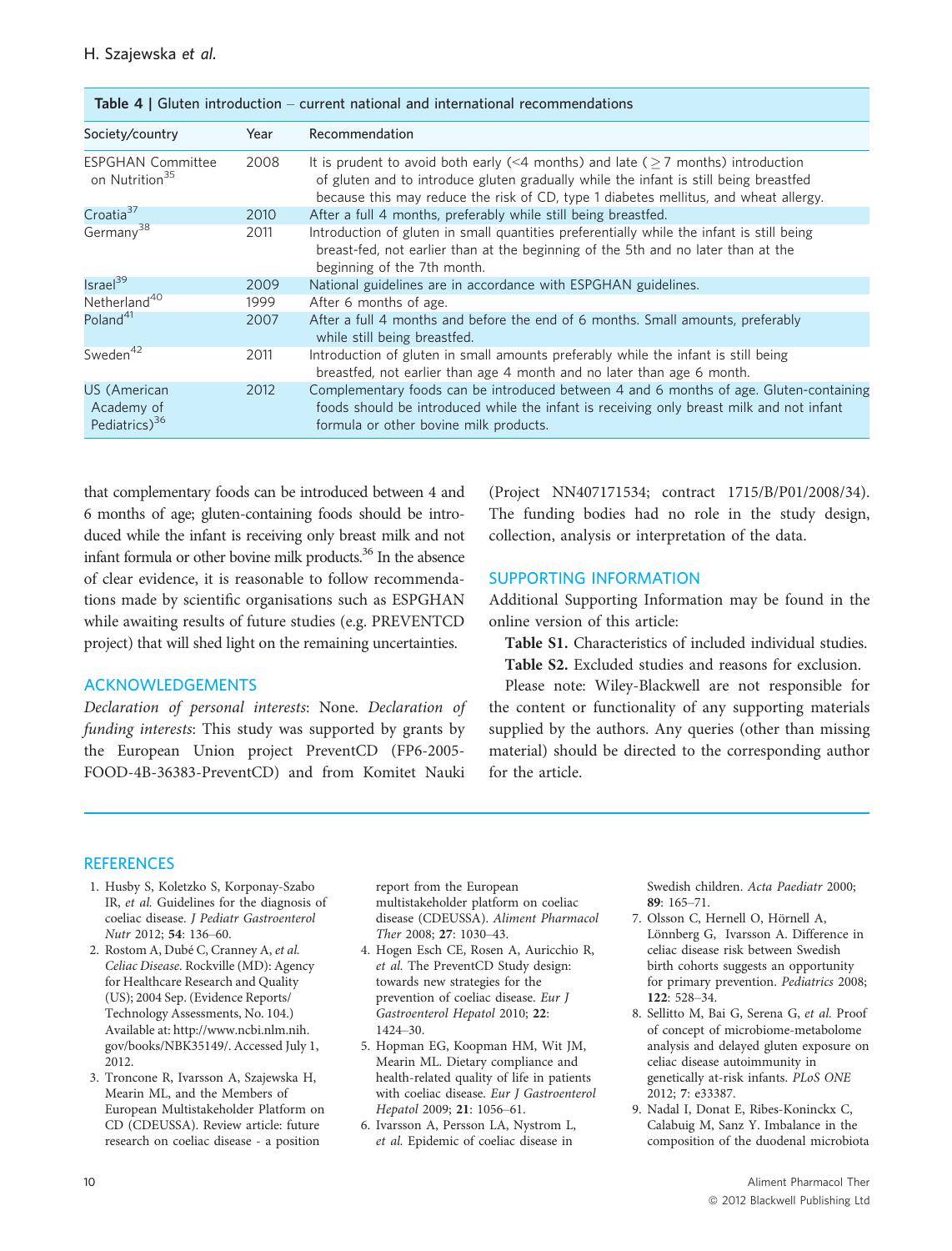of children with coeliac disease. J Med Microbiol 2007; 56: 1669–74.

- 10. Sanz Y, Sanchez E, Marzotto M, Calabuig M, Torriani S, Dellaglio F. Differences in faecal bacterial communities in coeliac and healthy children as detected by PCR and denaturing gradient gel electrophoresis. FEMS Immunol Med Microbiol 2007;  $51 \cdot 562 - 8$
- 11. Collado MC, Calabuig M, Sanz Y. Differences between the fecal microbiota of coeliac infants and healthy controls. Curr Issues Intest Microbiol 2007; 8: 9–14.
- 12. Higgins JPT, Altman DG, Sterne AC. Assessing risk of bias in included studies. In: Higgins JPT, Green S, eds. Cochrane Handbook for Systematic Reviews of Interventions. Version 5.1.0. The Cochrane Collaboration, 2011. Available at: http://www.cochranehandbook.org. Accessed March 1, 2011.
- 13. Deeks JJ, Dinnes J, D'Amico R. Evaluating non-randomised intervention studies. Health Technol Assess  $2003 \cdot 7 \cdot 1 - 173$ .
- 14. Reeves BC, Deeks JJ, Higgins JPT, et al. Including non-randomized studies. In: Higgins JPT, Green S, eds. Cochrane Handbook for Systematic Reviews of Interventions. Version 5.1.0. The Cochrane Collaboration, 2011. Available at: http://www.cochrane-handbook.org. Accessed March 1, 2011.
- 15. Ascher H, Krantz I, Rydberg L, Nordin P, Kristiansson B. Influence of infant feeding and gluten intake on coeliac disease. Arch Dis Child 1997; 76: 113–7.
- 16. Auricchio S, Follo D, de Ritis G, et al. Does breast feeding protect against the development of clinical symptoms of celiac disease in children? J Pediatr Gastroenterol Nutr 1983; 2: 428–33.
- 17. Decker E, Engelmann G, Findeisen A, et al. Cesarean delivery is associated with celiac disease but not inflammatory bowel disease in children. Pediatrics 2010; 125: e1433–40.
- 18. Falth-Magnusson K, Franzén L, Jansson G, Laurin P, Stenhammar L. Infant feeding history shows distinct differences between Swedish celiac and reference children. Pediatr Allergy Immunol 1996; 7: 1–5.
- 19. Greco L, Auricchio S, Mayer M, Grimaldi M. Case control study on nutritional risk factors in celiac disease. J Pediatr Gastroenterol Nutr 1988; 7: 395–9.
- 20. Ivarsson A, Hernell O, Stenlund H, Persson LA. Breast-feeding protects against celiac disease. Am J Clin Nutr 2002; 75: 914–21.
- 21. Norris JM, Barriga K, Hoffenberg EJ, et al. Risk of celiac disease autoimmunity and timing of gluten introduction in the diet of infants at increased risk of disease. JAMA 2005; 293: 2343–51.
- 22. Peters U, Schneeweiss S, Trautwein EA, Erbersdobler HF. A case-control study of the effect of infant feeding on celiac disease. Ann Nutr Metab 2001;  $45 \cdot 135 - 42$
- 23. Roberts SE, Williams JG, Meddings D, Davidson R, Goldacre MJ. Perinatal risk factors and coeliac disease in children and young adults: a record linkage study. Aliment Pharmacol Ther 2009; 29: 222–31.
- 24. Welander A, Tjernberg AR, Montgomery SM, Ludvigsson J, Ludvigsson JF. Infectious disease and risk of later celiac disease in childhood. Pediatrics 2010; 125: e530–6.
- 25. Ziegler AG, Schmid S, Huber D, Hummel M, Bonifacio E. Early infant feeding and risk of developing type 1 diabetes–associated autoantibodies. JAMA 2003; 290: 1721–8.
- 26. Akobeng AK, Ramanan AV, Buchan I, Heller RF. Effect of breast feeding on risk of coeliac disease: a systematic review and meta-analysis of observational studies. Arch Dis Child 2006; 91: 39–43.
- 27. Nash S. Does exclusive breast-feeding reduce the risk of coeliac disease in children? Br J Community Nurs 2003; 8: 127–32.
- 28. Solid LM. Breast milk against coeliac disease. Gut 2002; 51: 767–8.
- 29. Stene LC, Honeyman MC, Hoffenberg EJ, et al. Rotavirus infection frequency and risk of celiac disease autoimmunity in early childhood: a longitudinal study. Am J Gastroenterol 2006; 101: 2333–40.
- 30. Troncone R, Scarcella A, Donatiello A, Cannataro P, Tarabuso A, Auricchio S. Passage of gliadin into human breast milk. Acta Paediatr Scand 1987; 76: 453–6.
- 31. Chirdo FG, Rumbo M, Anon MC, Fossati CA. Presence of high levels of non-degraded gliadin in breast milk from healthy mothers. Scand J Gastroenterol 1998; 33: 1186–92.
- 32. Verhasselt V. Neonatal tolerance under breastfeeding influence. Curr Opin Immunol 2010; 22: 623–30.
- 33. Vader W, Stepniak D, Kooy Y, et al. The HLA-DQ2 gene dose effect in celiac disease is directly related to the magnitude and breadth of glutenspecific T cell responses. Proc Natl Acad Sci U S A 2003; 14: 100.
- 34. Kooy-Winkelaar Y, van Lummel M, Moustakas AK, et al. Gluten-specific T cells cross-react between HLA-DQ8 and the HLA-DQ2 $\alpha$ /DQ8 $\beta$  transdimer. J Immunol 2011; 187: 5123–9.
- 35. ESPGHAN Committee on Nutrition, Agostoni C, Decsi T, Fewtrell M, Goulet O, Kolacek S, Koletzko B, Michaelsen KF, Moreno L, Puntis J, Rigo J, Shamir R, Szajewska H, Turck D, Van Goudoever J. Complementary feeding: a commentary by the ESPGHAN Committee on Nutrition. J Pediatr Gastroenterol Nutr 2008; 46: 99–110.
- 36. Section on Breastfeeding. Breastfeeding and the use of human milk. Pediatrics 2012; 129: e827–41.
- 37. Kolaček S, Barbarić I, Despot R, et al. Preporuke za prehranu zdrave dojenčadi: stavovi Hrvatskog društva za dječju gastroenterologiju, hepatologiju i prehranu. Paediatr Croat 2010; 54: 53–6.
- 38. Koletzko B. Konsens u ber Säuglingsernährung. Dtsch Arztebl 2011; 108: A38–9.
- 39. Available at: http://www.old.health.gov. il/public/baby/feed/BabyFeed2009.pdf. Accessed February 13, 2012.
- 40. Inspectie voor de Gezondheidszorg, IGZbulletin, Voeding van zuigelingen en peuters: Uitgangspunten voor de voedingsadvisering voor kinderen van 0-4 jaar. Staatstoezicht op de Volksgezondheid: Den Haag, maart 1999.
- 41. Dobrzańska A, Czerwionka-Szaflarska M, Kunachowicz H, et al. Zalecenia dotyczące żywienia zdrowych dzieci w pierwszym roku życia opracowane przez Zespół Ekspertów powołany przez Konsultanta Krajowego ds. Pediatrii Standardy Medyczne 2007; 4: 197–202.
- 42. Available at: http://www.slv.se/sv/ grupp1/Mat-och-naring/Kostrad/ Spadbarn/#sex. Accessed February 20, 2012.

## APPENDIX 1 THE PREVENTCD STUDY GROUP

Belgium: Association of European Coeliac Societies (AOECS): C Scerri, T Koltai; Croatia: University Children's Hospital Zagreb: S Kolaček, Z Mišak, S Abdović; Germany: Hauner Children's Hospital, University of Munich Medical Centre, Munich, Germany: S Koletzko, G Osiander, K Werkstetter; Phadia GmbH: E Mummert; Hungary: Coeliac Disease Centre of Heim Pál Children's Hospital: IR Korponay-Szabo, J Gyimesi; Israel: M